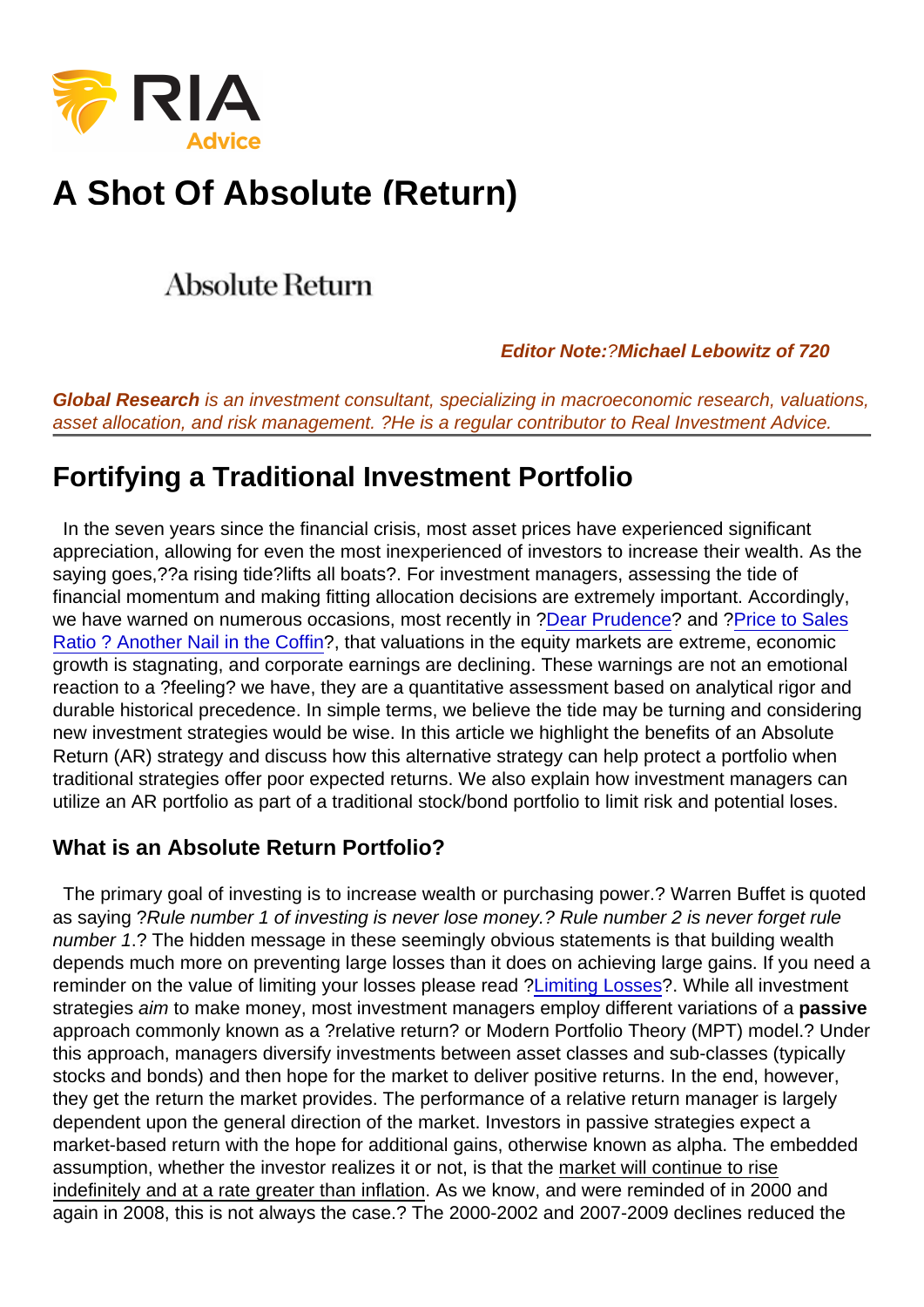stock market value by over 50% in both instances. It can be difficult to build wealth with such a strategy in an environment like the last 15 years, as one?s net worth routinely gets impaired significantly.? While true that the stock market, as a long term investment, has generally delivered relatively good returns, there have been long stretches of time where this has not been the case. The graph below highlights such periods where the real, or inflation-adjusted, price of the S&P 500 stagnated.

An alternative, action-based strategy to investment management is an AR strategy.? It is ?actionbased? because the returns of the portfolio are derived primarily from the actions of the investment manager. The manager is not beholden to a pre-determined, model-based asset allocation but rather is continually engaged in finding cheap securities to own or over-valued securities to sell. AR managers also tend to use a wider variety of asset classes than relative value managers. In short, an AR manager seeks to generate positive returns without regard for whether the market trend is bullish or bearish. AR strategies typically seek return objectives based on a spread over the rate of inflation as opposed to passive strategies which base returns on historical assumptions that the market will return say 8%, just because ?it always has?. AR managers use sound logic to arrive at a reasonable target that, if achieved, guarantees an increase of real wealth and therefore purchasing power.? Their objective truly is geared toward avoiding losses over some reasonable time-frame at all costs. For them, being down 25% when the market is down 50% is not success. An example of an AR goal may be CPI + 3% for a retiree. At that rate, the retiree can potentially sustain their lifestyle without eroding their capital base.? An endowment with a 6% spending policy would aim for a target return of CPI + 6% on a similar premise.? Achieving or exceeding the targeted return, CPI, ensures that wealth and purchasing power are, at a minimum, sustained.? This approach also affords a clear and specific benchmark against which a manager may be held accountable. AR strategies require more knowledge, skill and rigor than traditional passive strategies, which make them inherently more difficult to execute. This helps explain why so many investment managers choose to pursue market-dependent, passive strategies.? After all, who wants to be held accountable if, in bad years, they can simply throw their hands up and say ?who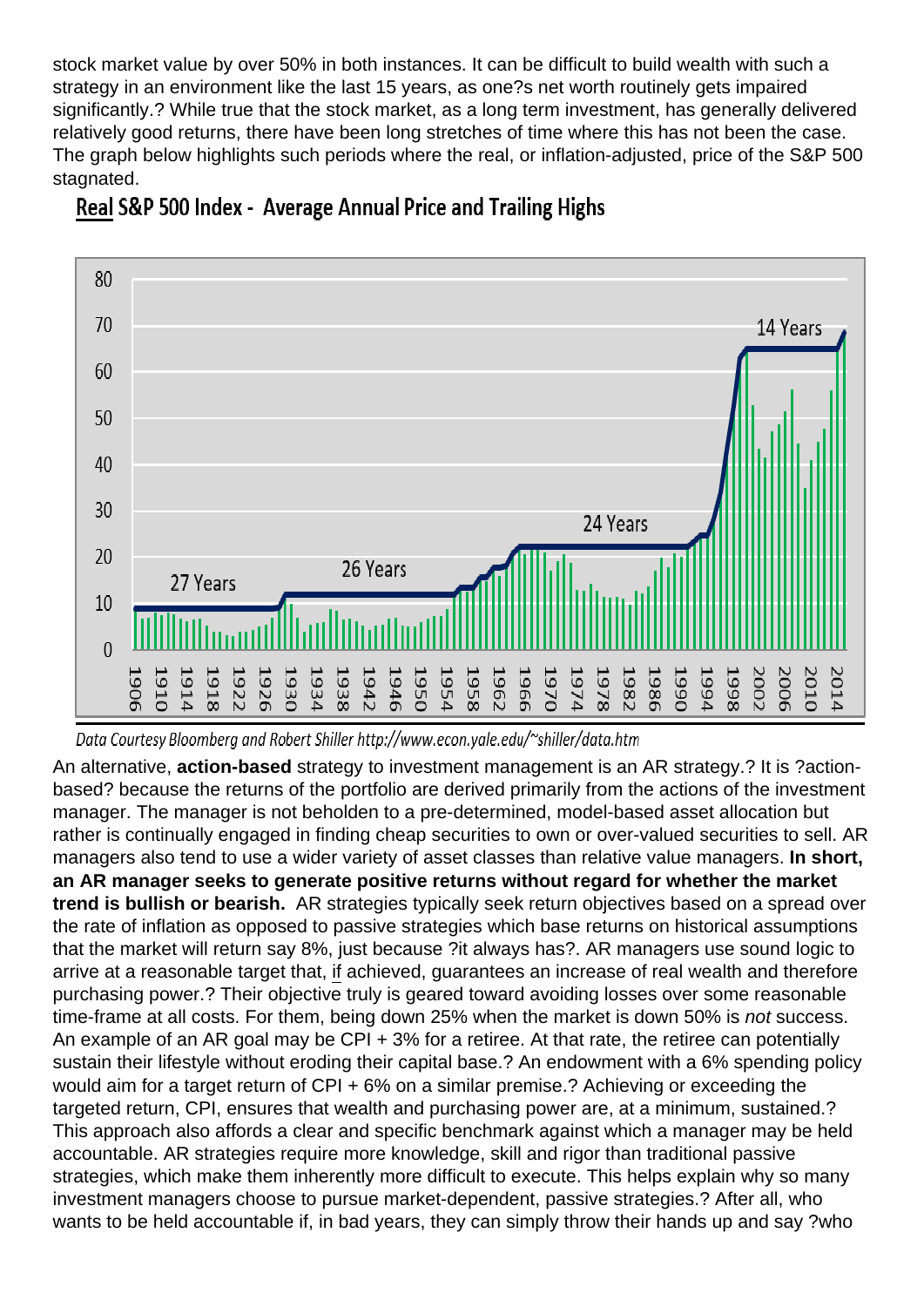## knew the market would fall 50%?? Your clients deserve more. Blending AR with a Traditional Asset Mix

 Many investment managers do not have the flexibility or a mandate to enact a pure AR strategy. However, despite these limitations, many managers have the ability to employ an AR strategy within a traditional relative value portfolio. While we could certainly make a convincing argument that an AR strategy with a performance benchmark/objective tied to a client?s cost of living is more appropriate than a strategy and benchmarks tied to the equity market, we are aware of ?how the business operates? and the reluctance for investment managers and their clients to change. For managers and clientele benchmarked to market returns, an allocation to an AR strategy can be a valuable risk management tool, especially when equity and fixed income valuations are expensive and their expected returns are poor. In this vain we analyze expected future returns for the U.S. equity and fixed income markets to help assess the suitability of an allocation to AR. We then take a look at the last 16 years to show how different strategic allocations between traditional and AR strategies performed. Expected U.S. Equity Returns- While there are many ways to forecast equity returns, we prefer a simple cash flow model. In 720 Global?s model, ten years of expected cash flows (purchase, dividends and sale) are generated based on numerous assumptions. The two most important assumptions are that the Price to Earnings ratio regresses to its historical average and that earnings and dividends grow 2% a year. With said expectations, our model currently calculates expected equity returns of 1.48% based on the last 12 months of earnings and 0.42% when we base returns on 10 year average earnings (CAPE10 - P/E ratio based on 10yr average earnings). The expected returns are stated in nominal terms and could easily turn out to be negative if inflation is the same or higher than it has averaged over the last 10 years. We share the graph below to help affirm our model?s expectations. The scatter plot below matches the monthly CAPE10 ratio and the subsequent 10-year annualized returns (inflation adjusted and dividends included) since 1900.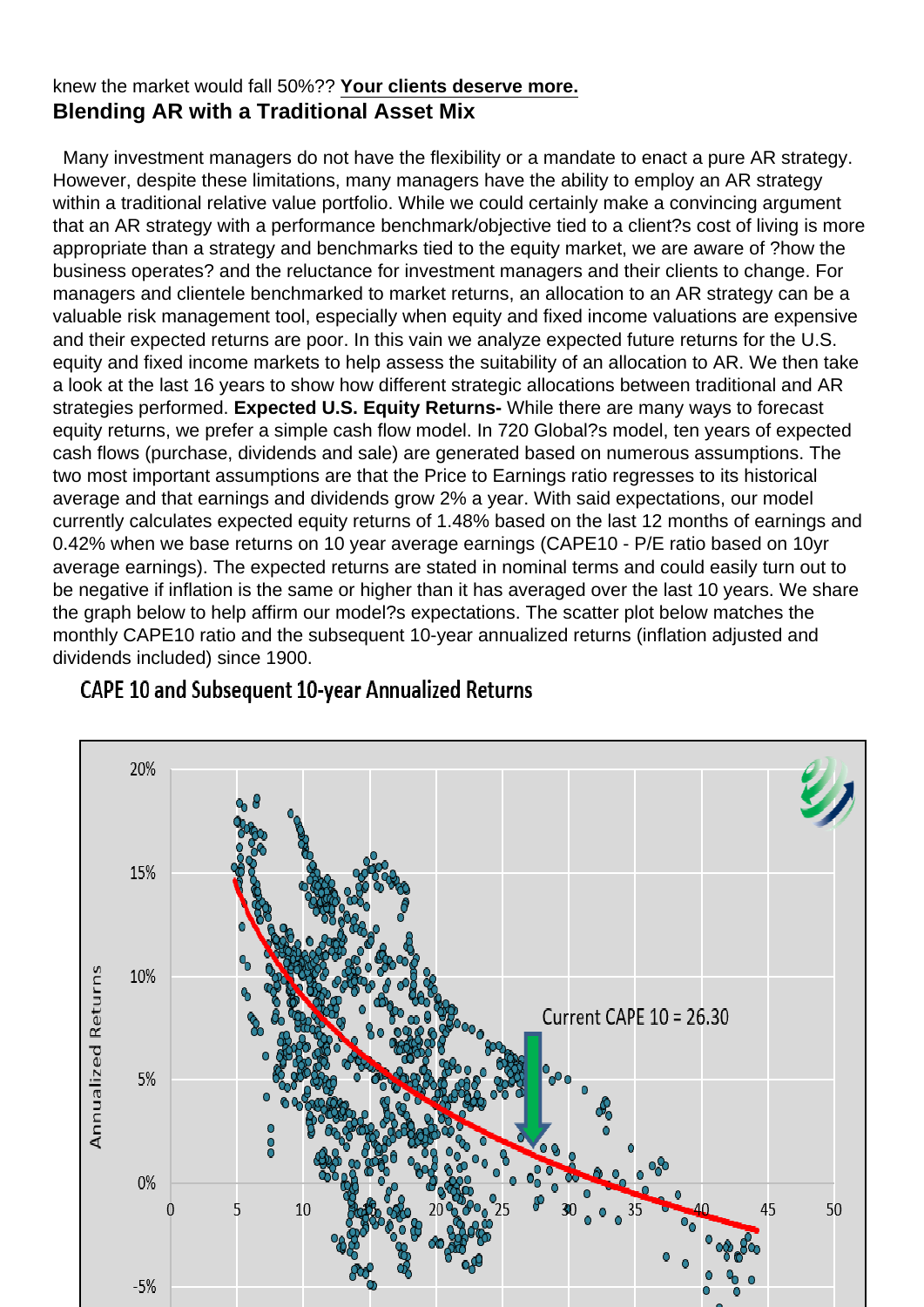The slope of the red trend line moves from the upper left of the graph to the lower right as one would expect highlighting that cheaper valuations/lower CAPE10 readings tend to result in higher future returns and vice versa. Currently, at a CAPE10 of 26.30, the expected inflation adjusted annualized return for the S&P 500 over next 10 years is 2.20%, a far cry from the average, inflation-adjusted, annualized return of 6.10%. Expected Fixed Income Returns- To predict future fixed income returns for the next ten years, we use the current yield on a 20-year Treasury bond, a ten year investment horizon and three equally weighted scenarios. The three scenarios are as follows:

1) Status quo ? 20-yearTreasury bond yields stay static at 1.75%. 2) Bearish - Bond yields rise to 2.83% as forecasted by the forward curve. To calculate this number, solve for the expected yield as implied by the current rate of a 10-year bond, 10 years from now. This is also known as the 10-year forward rate or the 10x10. Keep in mind this scenario is very optimistic as bond yields could rise significantly higher, inflicting great losses on bond holders. 3) Bullish - Bond yields go to zero. While seemingly unfathomable, many sovereign bonds of lesser credit quality are trading at or below a zero yield to maturity, so we cannot rule out such a bullish scenario.

As shown in the table above, the most extreme, bullish scenario we can logically arrive at provides a respectable annualized, inflation adjusted yield of 2.55%. The average of the three scenarios delivers an inflation adjusted return of just .30%. If rates rise from today?s unprecedented low levels, inflation adjusted returns will most likely be negative.

# Expected Returns for Traditional Stock/Bond Portfolios and AR Portfolios

 Based on the meager expected returns calculated above, any combination of stocks and bonds, whether evenly distributed or heavily biased towards either asset class, could produce a total return of 2% or less, again adjusted for inflation over the next ten years. However, in the short term there is a distinct possibility of losses as markets tend to experience acute downside after trading at high valuations. Given the potential for historically poor returns, we evaluate three sample portfolios to highlight why one might want to consider an AR strategy. The portfolio returns detailed in this analysis are modeled over the last fifteen years in their entirety and also segmented for each bullish and bearish cycle within the 15 year term. The three sample portfolios are detailed below:

- 1. A simplified traditional portfolio which is invested 75% in the S&P 500 and 25% in 10-year U.S. Treasury bonds.
- 2. A 100% AR portfolio which assumes a return of CPI +3%.
- 3. A combination of the traditional and AR portfolios listed above with a 65% traditional allocation and 35% AR allocation.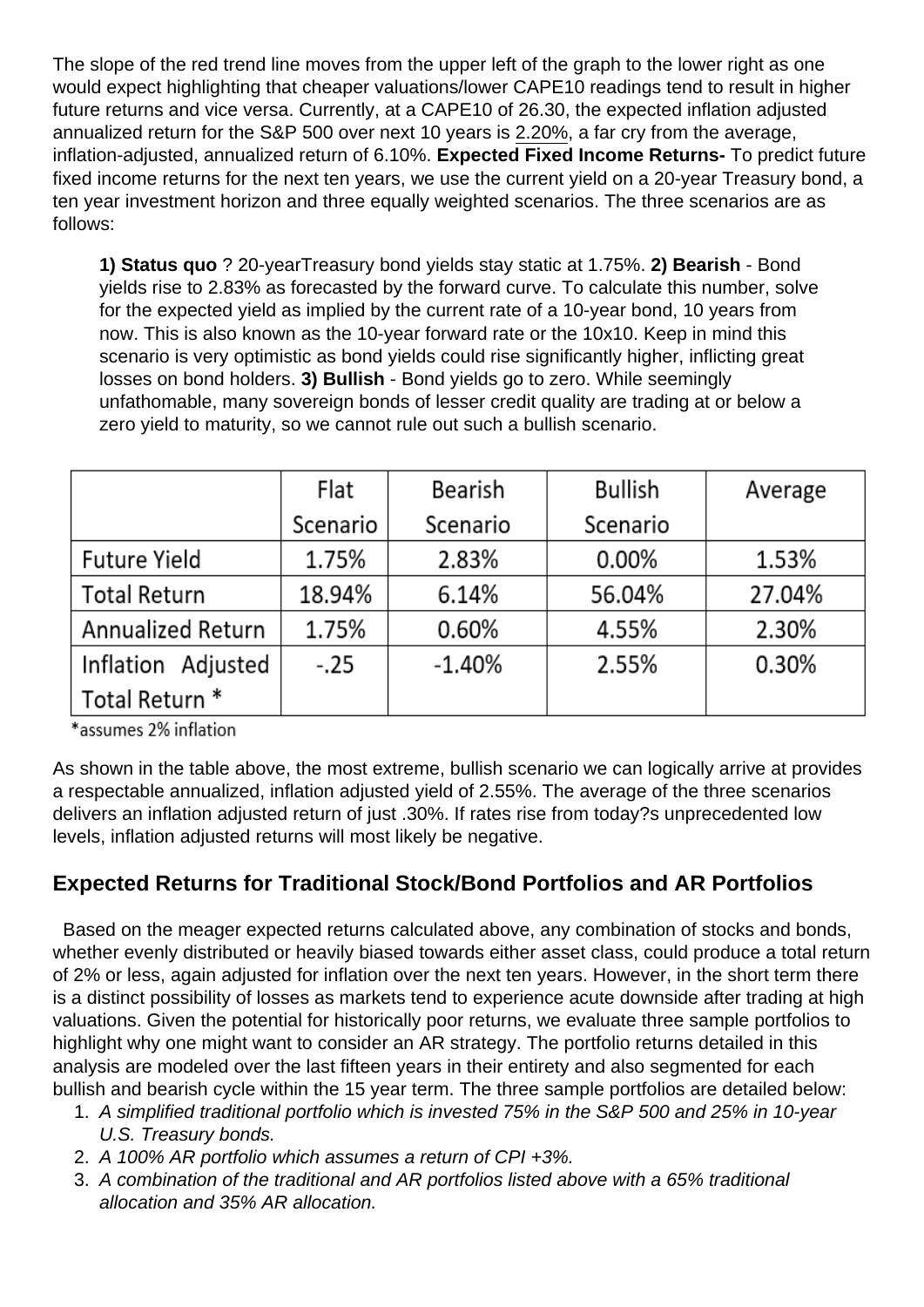The following graph plots each portfolio?s running total returns.

The AR (CPI+3%) portfolio (green) was clearly the best performer over the entire period, followed by the hybrid portfolio (blue) and lastly the traditional portfolio (orange). Interestingly, the traditional portfolio outperformed the hybrid portfolio and the AR portfolio during the large majority of years (as shown in next table), however, the bear market losses of 2000-2002 and 2008-09 inflicted serious damage that was insurmountable. Earlier, we noted that rotating between strategies based upon expected market returns is a reasonable approach for a traditional portfolio manager looking to fortify returns and limit draw downs when expected returns are not favorable. The table below details annualized portfolio returns for the entire 15 year period as well as each bullish and bearish episode during this era. The best performing portfolio for each period is highlighted in green.

As one would expect, the traditional portfolio clearly outperformed during the longer, bullish periods which comprised the majority of the 15 years. However, despite the long stretches of out performance, the AR strategy and the hybrid strategy outperformed over the entire period. As we wrote in [?Limiting Losses?](http://nebula.wsimg.com/881d97f2f5579111e40485c81fc0f55a?AccessKeyId=372BE07F51497C9CD088&disposition=0&alloworigin=1)

"Growing wealth through investing typically occurs over a long time horizon that includes many bullish and bearish market cycles. While making the most out of bull